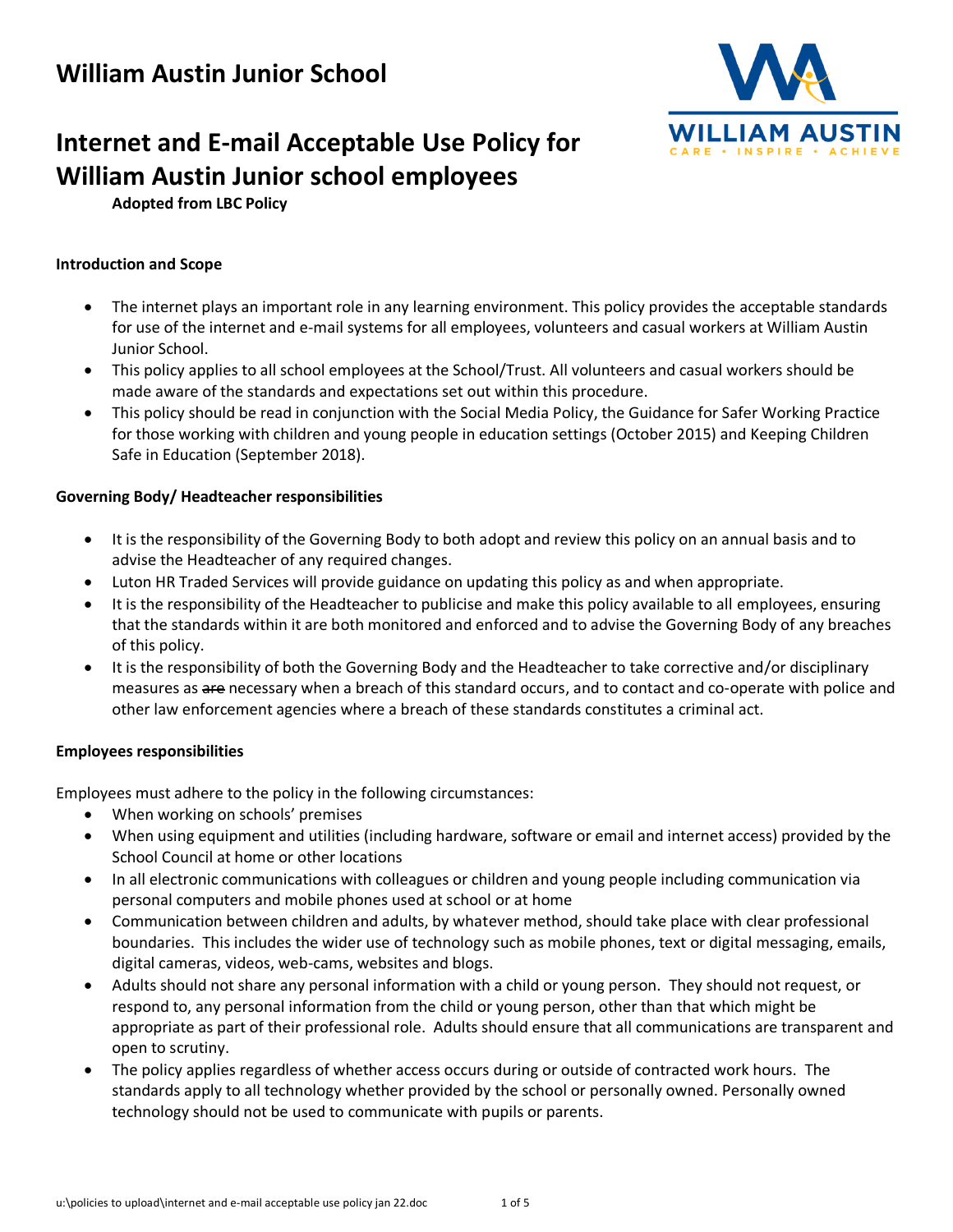- Employees **must** alert the Headteacher or a relevant senior member of staff where breach of this policy, by themselves or another employee, is suspected or known to have occurred. Failure to do so may result in disciplinary action being taken.
- School employees are reminded that they should at all times:
	- Have the highest standards of personal conduct (inside and outside of School)
	- Ensure that their behaviour (inside and outside of School) does not compromise their position within the school
	- Ensure that their judgment and integrity should not be able to be brought into question.
	- Ensure that their relationship with members of the community, via social media, does not compromise their position within the school or bring into question their suitability to work with children and young people

#### **Email Use**

- Email has become an essential form of communication within schools for both employees and pupils. Email use within school should not be considered private. Employees are provided with a school email account and should use this for all school communication. All email communication should be traceable in the school's email system.
- Under no circumstances should employees, volunteers or casual workers contact pupils, parents or conduct any school business using a personal email address
- Email accounts are provided for business use. Therefore, the content of all emails should at all times remain professional and be substantially related to workplace matters.
- Emails should never be sent, forwarded or replied to where the content is adult, explicit, offensive or otherwise inappropriate. Any emails received containing such content should be reported to the Headteacher
	- Inappropriate email content includes, but is not limited to:
		- Violent/ threatening emails
		- Abusive/obscene/discriminatory/offensive language
		- Emails that could be construed as bullying
		- Defamatory comments about the School or colleagues
		- Emails with content potentially harmful to the School/Council
		- Emails that could be construed as harassment
		- Insulting or offensive emails
		- Emails containing sexual innuendos
		- Politically biased emails
		- Content contrary to the school ethos

# **Internet Use**

- The internet can also be an invaluable educational tool. The school provides internet access for business use, it is not a perk or means of entertainment.
- Websites, web searches and internet pages that are visited should be related to workplace matters. However, on occasion, access to websites unrelated to school business may be permitted at the discretion of the Headteacher. Please refer below for further guidance on personal use of the Internet and Email.

Employees must not access sites which contain inappropriate material such as, but not limited to:

- Adult or explicit content (including photo or other searches for such material)
- Incitement (e.g. of racial or other discriminatory hate or ideologies)
- Radicalisation or the promotion of terrorism
- Chat rooms or Instant Messaging (except for educational purposes
- e.g. NCTL, BECTA or Grid Club)
- Personal ads or dating sites
- Criminal skills or resources
- Hacking, virus writing or password cracking
- Illegal drugs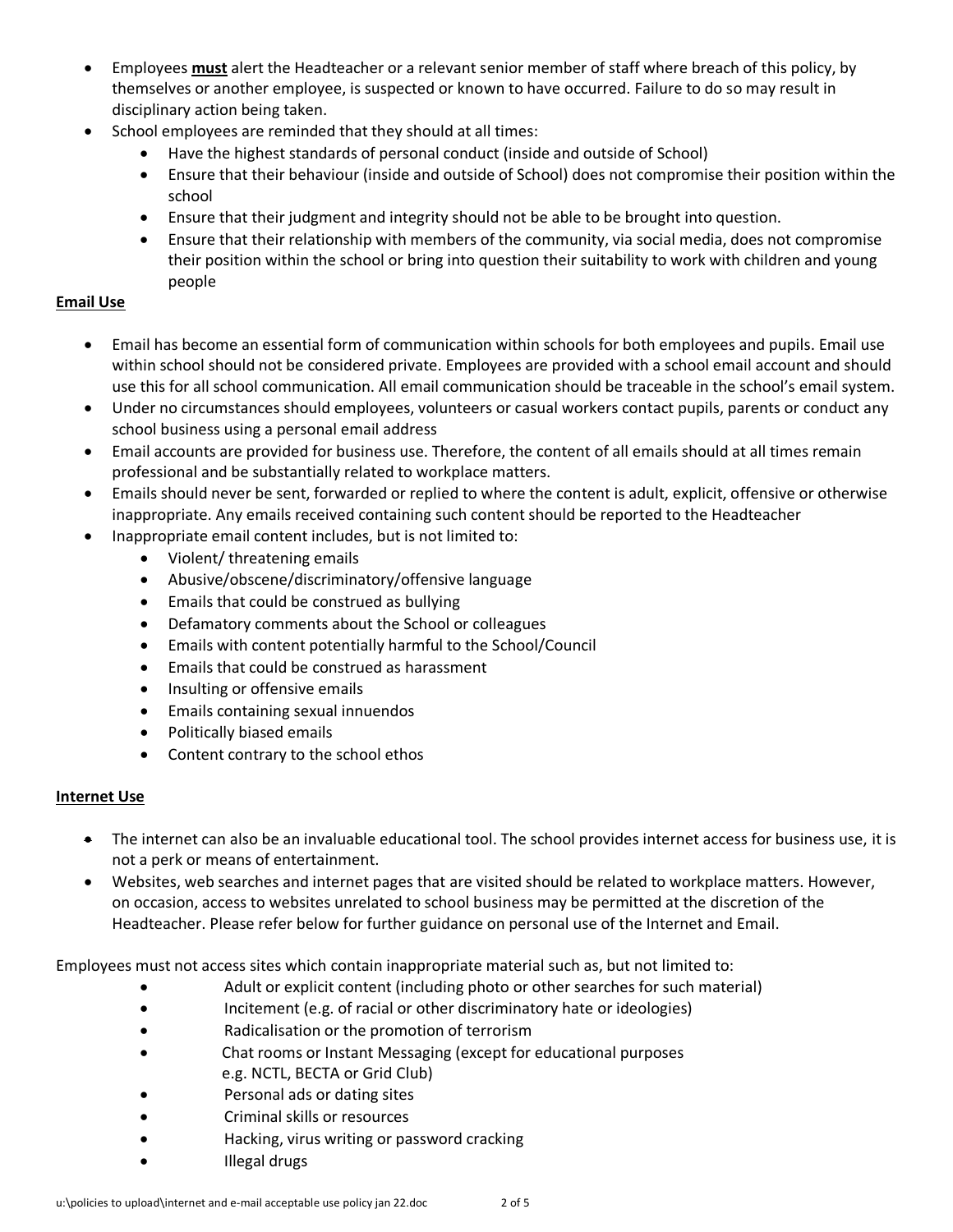- Depiction or advocating of violence or the use of weapons
- Gambling
- Tasteless and offensive content e.g. any such jokes, pictures or profanity
- Internet based Peer to Peer Networks (e.g LimeWire or BitTorrent etc.)
- Downloads of games etc. (except for downloads authorised by the School and in compliance with Copyright Law).
- Employees must not show any inappropriate websites/pages, videos, images or any other online content, on any internet enabled device to pupils. Employees should seek clarity from the Headteacher on the appropriateness, including any relevant age restrictions, of the online content if they are unsure.
- Employees must not show any inappropriate websites/pages, videos, images or any other online content, on any internet enabled device to pupils. Employees should seek clarity from the Headteacher on the appropriateness, including any relevant age restrictions, of the online content if they are unsure.
- Employees, volunteers or casual workers should always preview any websites/pages or online services before using these in lessons.
- Searching for images or videos through open search engines is discouraged when working with pupils.

# **Personal Use of Internet and email and mobile phones**

- Access to Internet web sites that are unrelated to school business should be restricted to out of school hours and designated breaks, and never in the presence/view of pupils. It is at the Headteacher's discretion as to what internet activities or accesses are permissible.
- The sending of emails or texts that are wholly or substantially unrelated to school business should be restricted to out of school hours and designated breaks, and never in the presence/view of pupils. It is at the Headteacher's discretion as to what email use is permissible.
- Personal use of both email and the internet must not breach any of the definitions of inappropriate use as defined in this document.
- Mobile phones should locked away when in school and not on your person. The use of mobile phones where unrelated to school business should be restricted to out of school hours and designated breaks, and never in the presence/view of pupils.

# **Conducting Financial Activities on the Internet**

• While this policy does not specifically ban the use of the internet for conducting personal financial transactions, for example Online Banking, on school equipment or in school it is discouraged. Residual information from such activities can be left on your computer hard drive and could subsequently be accessed by others. The School/Council does not accept any liability for any resulting loss or damage.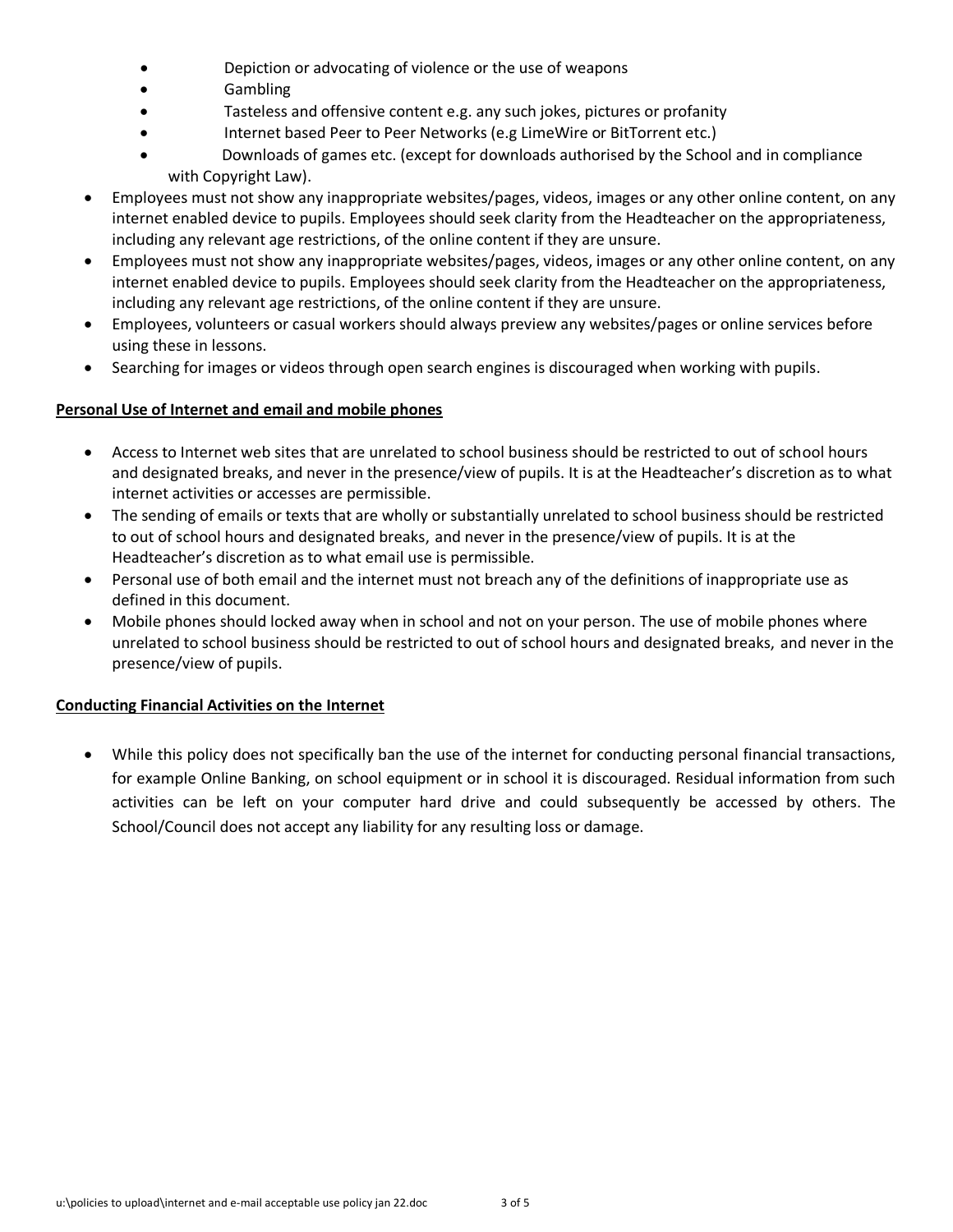#### **Consequences of breaching the standards laid out in this Policy**

• Any breaches of this procedure will be taken extremely seriously and may amount to gross misconduct, and as such will be dealt with in line with the School's Disciplinary Procedure.

#### **Monitoring and reporting**

• The School or their agents will monitor employees', volunteers', and casual workers' use of the Internet and email.

The Internet and E-mail Acceptable Use Policy for William Austin Junior school employees will be monitored and reviewed by members of the Governing Body on an annual basis.

Policy updated: January 2022

Staff responsible: Sally Bacon

This policy was ratified by the Governing Body on: 26<sup>th</sup> January 2022

M. Kashi

Signed on behalf of the Governing Body: The Society of the Governing Body: The Society of the Society of the Society of the Society of the Society of the Society of the Society of the Society of the Society of the Society

M. Kashif - Chair of Governors

(printed)